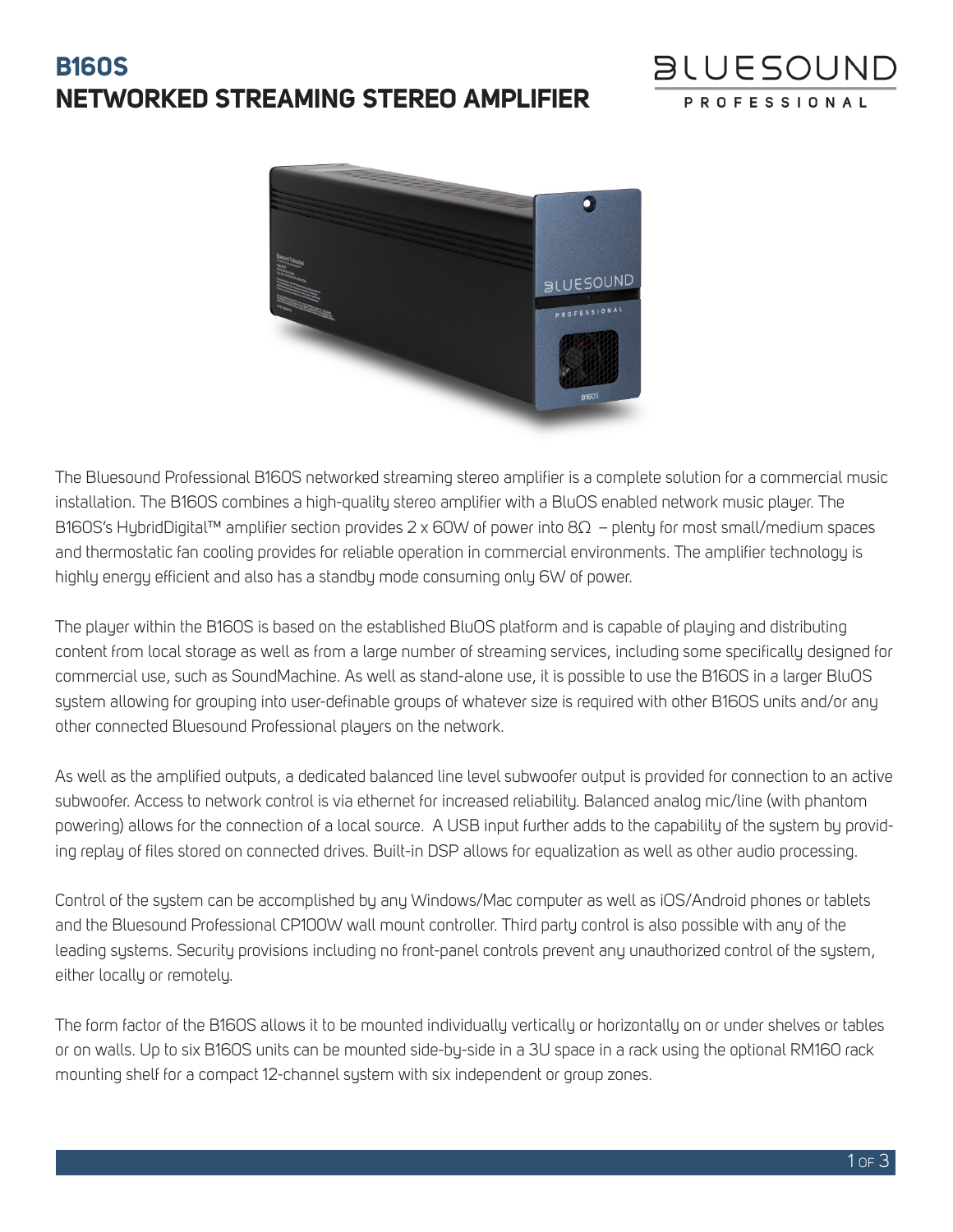

## **FEATURES**

- A complete stereo solution for commercial installations
- Integration with local network content storage
- Integration with many streaming services including Spotify, Tidal, Qobuz etc.
- Integration with a wide variety of internet radio platforms
- PC/Mac, iOS/Android and third-party control
- Specialist Bluesound Professional control panels
- Security preventing unauthorized control
- Support of Hi-Res audio up to 192kHz/24 bit
- Support of MQA content
- Flexible and unlimited grouping of zones within a BluOS system
- Balanced line level subwoofer output
- Balanced mic/line analog input
- DSP providing equalization and other audio processing
- Streaming via ethernet for increased reliability
- USB input for replay from local connected drives
- 2 x 60W (8Ω) HybridDigital™ energy-efficient amplification
- 6W standby mode
- Flexible mounting options including mounting of 6 x BS160S in a 3U rack space using the optional RM160 rack mounting shelf

## **ARCHITECTS & ENGINEERS SPECIFICATION**

The network streaming stereo amplifier shall allow for the playing of material from network attached drives or a wide variety of streaming services including Spotify, Tidal, Qobuz and SoundMachine as well as internet radio platforms such as TuneIn and iHeart Radio. The network streaming stereo amplifier shall support files up to 192kHz and 24-bit resolution as well as MQA encoded files. Control of the network streaming stereo amplifier shall be possible from PC or Mac computers, Android and iOS mobile devices and third-party control systems. In addition, there shall be the provision for the connection of dedicated wall mount remote control panels to allow for local control of zones. This network streaming stereo amplifier shall be based on the BluOS platform and shall be compatible with other BluOS devices to form a complete and integrated ecosystem including flexible grouping and control of zones.

The power amplifier section of the network streaming stereo amplifier shall incorporate HybridDigital™ energy efficient amplification to provide 2 x 60W (8Ω) with a standby current of 6W or less. Built-in DSP shall allow for equalization and other audio processing. A local balanced line level analog subwoofer output will also be provided to allow for the additional connection of subwoofers as needed. There shall be a stereo balanced mic/line analog for the connection of a local stereo input. There shall also be a USB input to provide for replay of content from locally connected drives. Connection to network and streaming content shall be via ethernet for increased reliability. The unit shall have no front panel controls to prevent unauthorized adjustment and control of the unit shall incorporate security to prevent unauthorized access via other devices.

The network streaming stereo amplifier shall be the Bluesound Professional B160S.